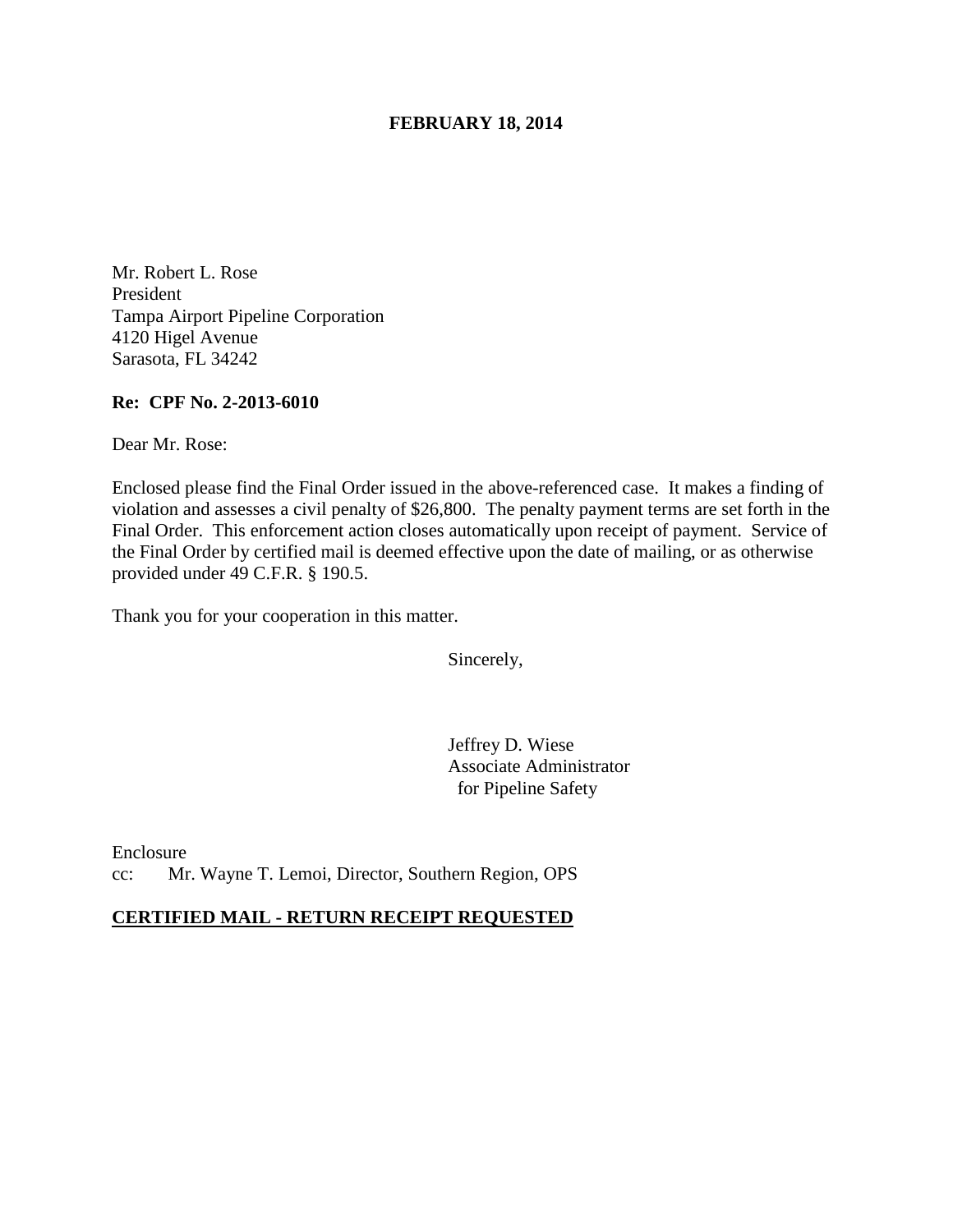# **U.S. DEPARTMENT OF TRANSPORTATION PIPELINE AND HAZARDOUS MATERIALS SAFETY ADMINISTRATION OFFICE OF PIPELINE SAFETY WASHINGTON, D.C. 20590**

 **) In the Matter of ) )** 

**Tampa Airport Pipeline Corporation, ) CPF No. 2-2013-6010** 

**\_\_\_\_\_\_\_\_\_\_\_\_\_\_\_\_\_\_\_\_\_\_\_\_\_\_\_\_\_\_\_\_\_\_\_\_)** 

**\_\_\_\_\_\_\_\_\_\_\_\_\_\_\_\_\_\_\_\_\_\_\_\_\_\_\_\_\_\_\_\_\_\_\_\_** 

 **) Respondent. )** 

 $\overline{a}$ 

# **FINAL ORDER**

On May 13-17, 2013, pursuant to 49 U.S.C. § 60117, representatives of the Pipeline and Hazardous Materials Safety Administration (PHMSA), Office of Pipeline Safety (OPS), conducted an on-site pipeline safety inspection of the control room of Tampa Airport Pipeline Corporation (TAPC or Respondent) in Tampa, Florida.

As a result of the inspection, the Director, Southern Region, OPS (Director), issued to Respondent, by letter dated September 23, 2013, a Notice of Probable Violation and Proposed Civil Penalty (Notice). In accordance with 49 C.F.R. § 190.207, the Notice proposed finding that TAPC had violated 49 C.F.R. § 195.446 and proposed assessing a civil penalty of \$26,800 for the alleged violation.

Respondent failed to respond within 30 days of receipt of service of the Notice. Under 49 C.F.R. § 190.209(c), such failure to respond constitutes a waiver of TAPC's right to contest the allegations in the Notice and authorizes the Associate Administrator, without further notice, to find facts as alleged in the Notice and to issue this Final Order under § 190.213. In this case, the Notice was mailed to Respondent by certified mail (USPS Article No. 7012 2210 0001 3743) on September 23, 2013, and was received by Respondent on September 26, 2013, as shown by the return receipt on file with PHMSA. To date, Respondent has not acknowledged or responded to the Notice. Under such circumstances, I find it reasonable and appropriate to enter this Final Order without further proceedings. $<sup>1</sup>$ </sup>

<sup>&</sup>lt;sup>1</sup> In the Matter of Tampa Pipeline Corporation, Final Order (CPF No. 2-2008-6002) (April 26, 2010), 2010 WL 6531627, (D.O.T.), August 27, 2010; *see also*, In the Matter of Tampa Bay Pipeline Corporation, Final Order (CPF No. 2-2005-6012) (Dec. 1, 2006), 2008 WL 902910 (D.O.T.), March 31, 2008. PHMSA final orders are generally accessible on the agency's website, available at http://primis.phmsa.dot.gov/comm/reports/enforce/Actions.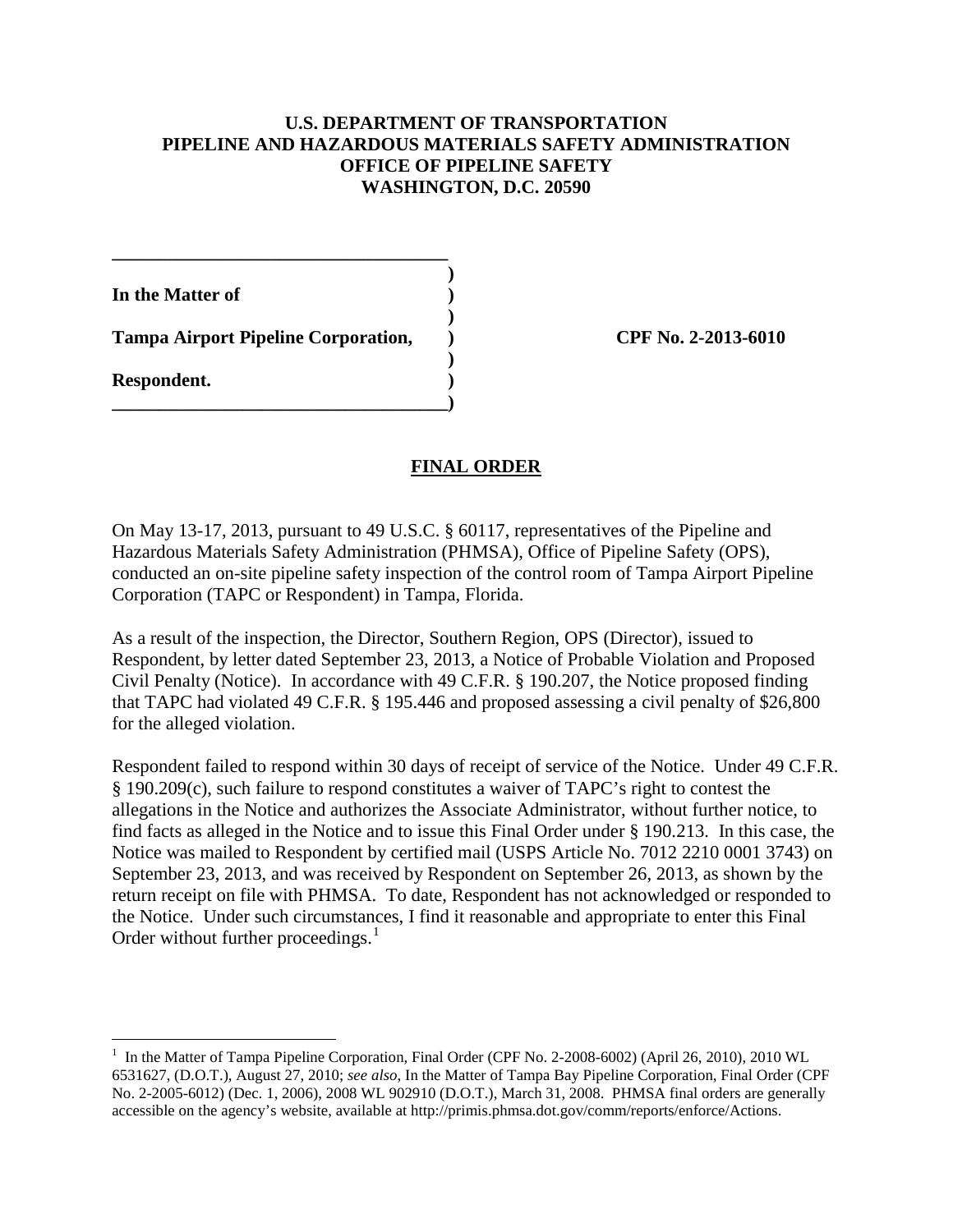# **FINDING OF VIOLATION**

TAPC did not contest the allegation in the Notice that it violated 49 C.F.R. Part 195, as follows:

**Item 1:** The Notice alleged that Respondent violated 49 C.F.R. § 195.446, which states in relevant part:

# **§ 195.446 – Control room management.**

**(a)** *General.* This section applies to each operator of a pipeline facility with a controller working in a control room who monitors and controls all or part of a pipeline facility through a SCADA system. Each operator must have and follow written control room management procedures that implement the requirements of this section. The procedures required by this section must be integrated, as appropriate, with the operator's written procedures required by § 195.402. An operator must develop the procedures no later than August 1, 2011, and must implement the procedures according to the following schedule. The procedures required by paragraphs (b),  $(c)(5)$ ,  $(d)(2)$  and  $(d)(3)$ ,  $(f)$  and  $(g)$  of this section must be implemented no later than October 1, 2011. The procedures required by paragraphs  $(c)(1)$  through  $(4)$ ,  $(d)(1)$ ,  $(d)(4)$ , and  $(e)$  must be implemented no later than August 1, 2012. The training procedures required by paragraph (h) must be implemented no later than August 1, 2012, except that any training required by another paragraph of this section must be implemented no later than the deadline for that paragraph.

The Notice alleged that Respondent violated 49 C.F.R. § 195.446 by failing to follow its written control room management (CRM) procedures. Specifically, the Notice alleged that:

- Section 8.8.1 of TAPC's procedures stated that TAPC's *Alarm Management Plan* included identified safety-related alarms, but that TAPC did not have an *Alarm Management Plan* and had not identified which of its alarms were safety-related;
- Section 8.11.5 of TAPC's procedures required TAPC to monitor the content and volume of activity being directed to and required of each controller, but that TAPC had not done so;
- Section 8.11.1 of TAPC's procedures required TAPC's training program to include "[r]esponding to abnormal operating conditions likely to occur simultaneously or in sequence," but that TAPC did not include such training between August 1, 2012, and May 13, 2013; and
- Section 8.5.1 of TAPC's procedures required that TAPC's shift turnover process include the use of the "Operators shift change form" to indicate that acceptable briefing had been provided to the oncoming controller, but that TAPC could not provide the "Operators shift change form" nor any evidence that such a form had ever been used.

Respondent did not contest this allegation of violation. Accordingly, based upon a review of all of the evidence, I find that Respondent violated 49 C.F.R. § 195.446 by failing to follow its written control room management (CRM) procedures.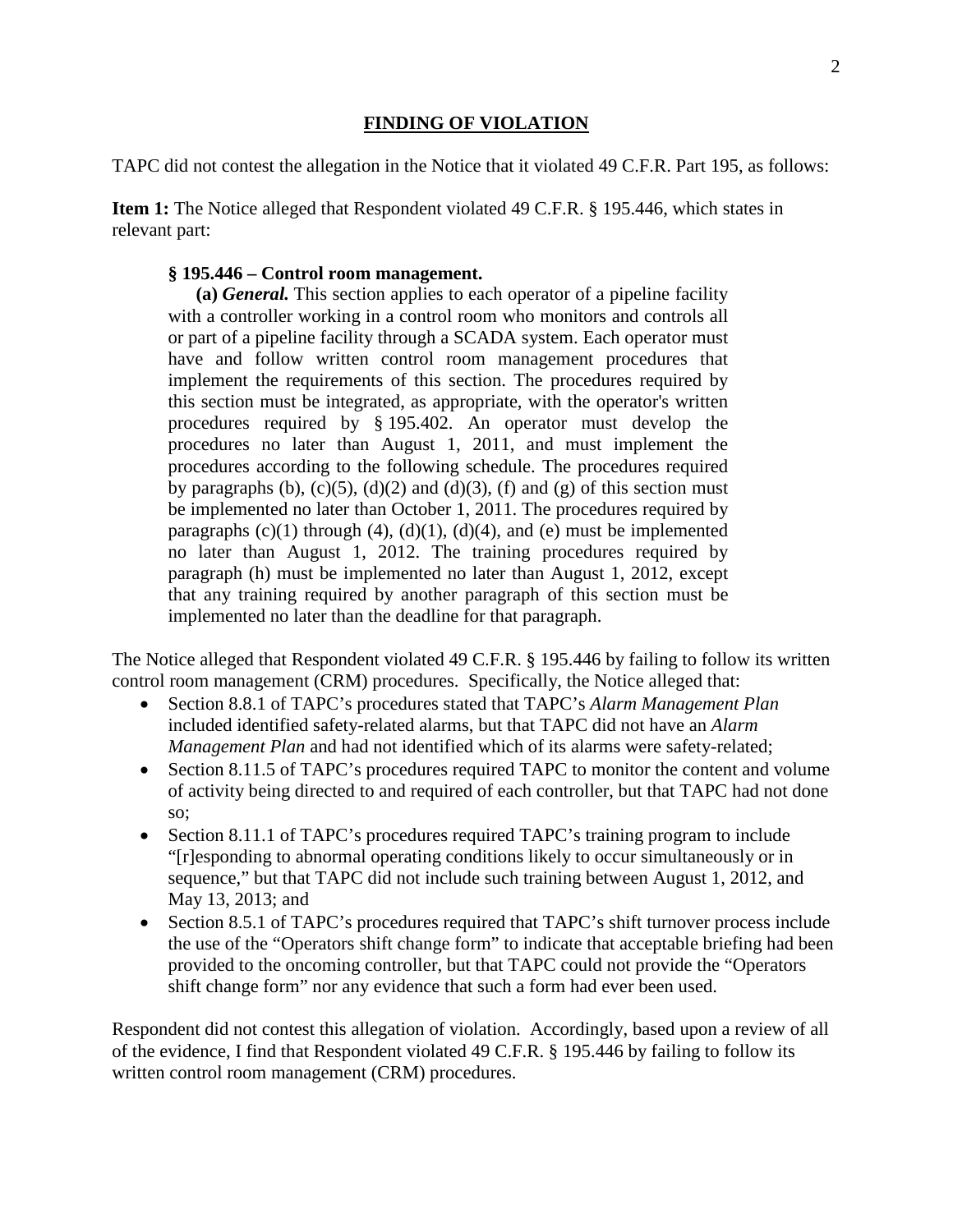This finding of violation will be considered a prior offense in any subsequent enforcement action taken against Respondent.

# **ASSESSMENT OF PENALTY**

Under 49 U.S.C. § 60122, Respondent is subject to an administrative civil penalty not to exceed \$200,000 per violation for each day of the violation, up to a maximum of \$2,000,000 for any related series of violations.<sup>2</sup> In determining the amount of a civil penalty under 49 U.S.C. § 60122 and 49 C.F.R. § 190.225, I must consider the following criteria: the nature, circumstances, and gravity of the violation, including adverse impact on the environment; the degree of Respondent's culpability; the history of Respondent's prior offenses; and any effect that the penalty may have on its ability to continue doing business; and the good faith of Respondent in attempting to comply with the pipeline safety regulations. In addition, I may consider the economic benefit gained from the violation without any reduction because of subsequent damages, and such other matters as justice may require. The Notice proposed a total civil penalty of \$26,800 for the violations cited above.

**Item 1:** The Notice proposed a civil penalty of \$26,800 for Respondent's violation of 49 C.F.R. § 195.446, for failing to follow its written CRM procedures. TAPC neither contested the allegation nor presented any evidence or argument justifying a reduction in the proposed penalty. I have considered the nature, circumstances and gravity and TAPC's culpability for the violation. CRM is meant to enhance the performance of operator personnel that control pipeline operations and to ensure that operators will be able to assess and respond to abnormal conditions quickly and appropriately. CRM is also meant to reduce the number and consequences of shortfalls in control room management practices and operator errors when remotely monitoring and controlling pipelines. TAPC had CRM procedures, but failed to follow them in multiple ways for an extended period of time, rendering them ineffective. Accordingly, having reviewed the record and considered the assessment criteria, I assess Respondent a civil penalty of \$26,800 for violation of 49 C.F.R. § 195.446.

In summary, having reviewed the record and considered the assessment criteria for each of the Items cited above, I assess Respondent a total civil penalty of **\$26,800**.

Payment of the civil penalty must be made within 20 days of service. Federal regulations (49 C.F.R. § 89.21(b)(3)) require such payment to be made by wire transfer through the Federal Reserve Communications System (Fedwire), to the account of the U.S. Treasury. Detailed instructions are contained in the enclosure. Questions concerning wire transfers should be directed to: Financial Operations Division (AMZ-341), Federal Aviation Administration, Mike Monroney Aeronautical Center, P.O. Box 269039, Oklahoma City, Oklahoma 73125. The Financial Operations Division telephone number is (405) 954-8893.

Failure to pay the \$26,800 civil penalty will result in accrual of interest at the current annual rate

 $\overline{a}$ <sup>2</sup> The Pipeline Safety, Regulatory Certainty, and Job Creation Act of 2011, Pub. L. No. 112-90, § 2(a)(1), 125 Stat. 1904, January 3, 2012, increased the civil penalty liability for violating a pipeline safety standard to \$200,000 per violation for each day of the violation, up to a maximum of \$2,000,000 for any related series of violations.